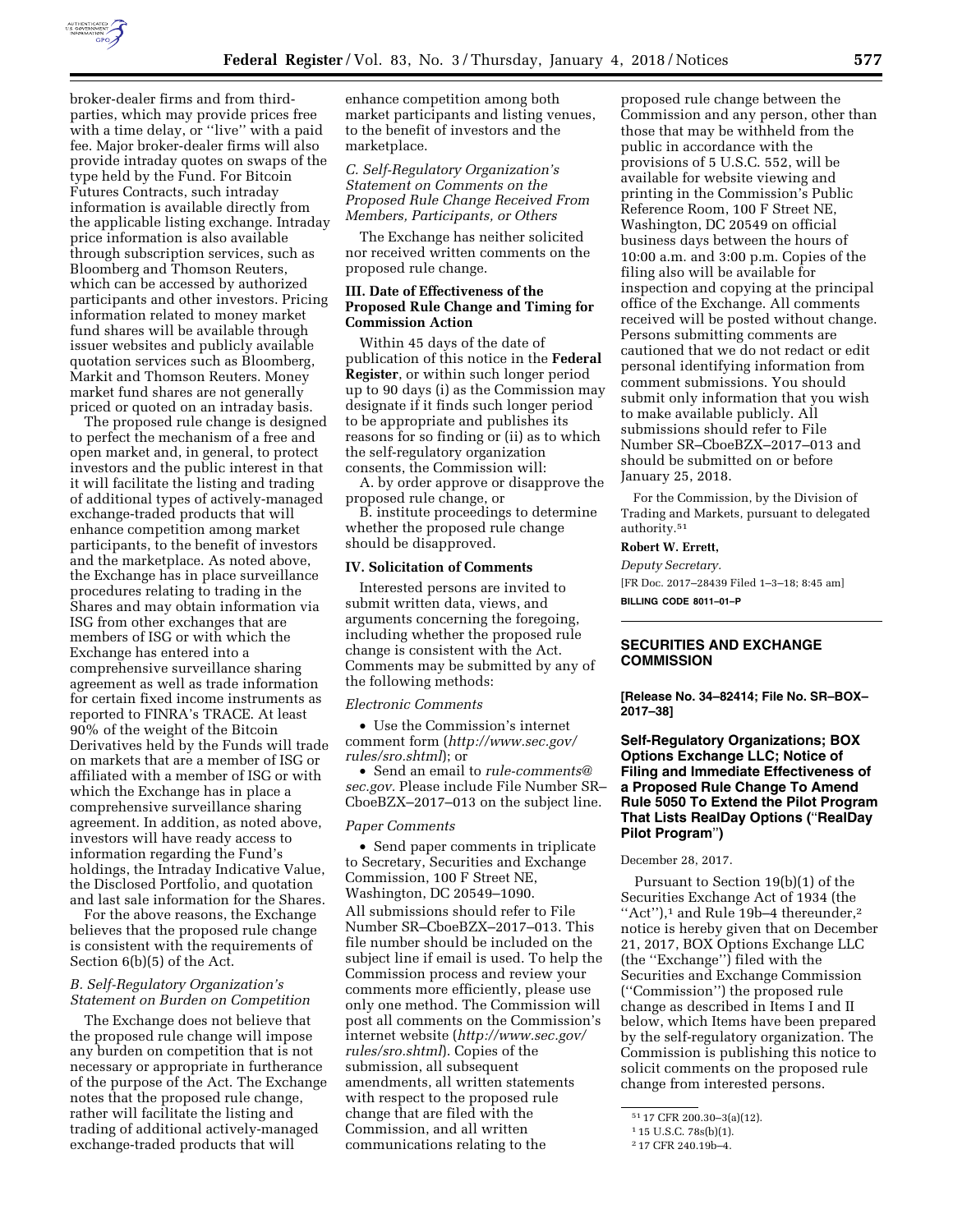## **I. Self-Regulatory Organization's Statement of the Terms of the Substance of the Proposed Rule Change**

The Exchange proposes to amend Rule 5050 to extend the pilot program that lists RealDay Options (''RealDay Pilot Program''). The text of the proposed rule change is available from the principal office of the Exchange, at the Commission's Public Reference Room and also on the Exchange's internet website at *[http://](http://boxoptions.com) [boxoptions.com.](http://boxoptions.com)* 

# **II. Self-Regulatory Organization's Statement of the Purpose of, and Statutory Basis for, the Proposed Rule Change**

In its filing with the Commission, the self-regulatory organization included statements concerning the purpose of, and basis for, the proposed rule change and discussed any comments it received on the proposed rule change. The text of these statements may be examined at the places specified in Item IV below. The self-regulatory organization has prepared summaries, set forth in Sections A, B, and C below, of the most significant aspects of such statements.

## *A. Self-Regulatory Organization's Statement of the Purpose of, and Statutory Basis for, the Proposed Rule Change*

1. Purpose

The Exchange proposes to amend Rule 5050(f) to extend the time period of the RealDay Pilot Program,3 which is currently scheduled to expire on February 2, 2018, through February 2, 2019.

This filing does not propose any substantive changes to the RealDay Pilot Program. In the original proposal to establish the RealDay Pilot Program, the Exchange stated that if it were to propose an extension, permanent approval or termination of the program, the Exchange would submit, along with any filing proposing such amendments to the program, a report containing an analysis of volume, open interest, and trading patterns in RealDay Options. In addition, the Exchange stated that pilot report would provide analysis of price volatility and trading activity in additional option series.

Because the industry has not finished developing the technology for clearing and settlement of RealDay Options and BOX has not launched this product,

there is no meaningful data available to compile the Pilot Report at this time and therefore the Exchange did not file a Pilot Report prior to this extension request. The Exchange believes it is appropriate to extend the RealDay Pilot Program to provide time for the industry to develop and implement the requisite technology so that the Exchange can prepare a meaningful Pilot Report if it were to propose any further extension, permanent approval or termination of the program.

As with the original proposal to establish the RealDay Pilot Program, the Exchange represents that the Pilot Report will be submitted within two (2) months of the end of the extended pilot period. The Pilot Report will contain the following volume and open interest data for RealDay Options:

(1) Daily contract trading volume aggregated for all trades, for all option series with less than 31 days until expiration;

(2) daily contract trading volume aggregated by expiration date, for all option series with less than 31 days until expiration;

(3) daily contract trading volume for each individual series;

(4) daily open interest aggregated for all series, for all option series with less than 31 days until expiration;

(5) daily open interest aggregated for all series by expiration date, for all option series with less than 31 days until expiration;

(6) daily open interest for each individual series;

(7) statistics on the distribution of trade sizes;

(8) type of market participant trading (*e.g.,* contract trading volume for each market participant type); and

(9) 5-minute returns, level changes, and trading volume for the S&P 500 Index, VIX, SPY, IVV, and expiring RealDay options between open and close for the first and second Wednesday of the month that is a trading day and trading days when standard SPY options expire.

In addition to the pilot report, the Exchange would periodically provide the Commission with interim reports of the information listed in items (1) through (9) above as required by the Commission while the pilot is in effect. These interim reports would also be provided on a confidential basis.

#### 2. Statutory Basis

The Exchange believes that the proposal is consistent with the requirements of Section 6(b) of the Act,4 in general, and Section 6(b)(5) of the

Act,<sup>5</sup> in particular, in that it is designed to prevent fraudulent and manipulative acts and practices, to promote just and equitable principles of trade, to remove impediments to and perfect the mechanism of a free and open market and a national market system, and, in general, to protect investors and the public interest. The Exchange believes that extending the RealDay Pilot Program promotes just and equitable principles of trade by permitting market participants, including market makers, institutional investors and retail investors, to introduce new and innovative products to the marketplace. Further, the Exchange believes that extending the RealDay Pilot Program will allow the industry to fully develop and implement the requisite technology for RealDay Options which will allow the Exchange to launch the Program in order to gather the requisite data for the above mentioned pilot report.

#### *B. Self-Regulatory Organization's Statement on Burden on Competition*

The Exchange does not believe that the proposed rule change will impose any burden on competition not necessary or appropriate in furtherance of the purposes of the Act. The proposed rule change is not designed to address any aspect of competition, whether between the Exchange and its competitors, or among market participants. Instead, the proposed rule change is designed to allow the RealDay Pilot Program to continue while the industry develops the technology needed for RealDay Options.

## *C. Self-Regulatory Organization's Statement on Comments on the Proposed Rule Change Received From Members, Participants, or Others*

The Exchange has neither solicited nor received comments on the proposed rule change.

# **III. Date of Effectiveness of the Proposed Rule Change and Timing for Commission Action**

Because the foregoing proposed rule change does not: (i) Significantly affect the protection of investors or the public interest; (ii) impose any significant burden on competition; and (iii) become operative for 30 days from the date on which it was filed, or such shorter time as the Commission may designate, it has become effective pursuant to Section 19(b)(3)(A) of the Act and Rule 19b– 4(f)(6) thereunder.6

<sup>3</sup>*See* Securities Exchange Act Release No. 79936 (February 2, 2017), 82 FR 9886 (February 8, 2017) (Order Granting Approval of a Proposed Rule Change To Amend Rule 5050 Series of Options Contracts Open for Trading To Provide for the Listing and Trading on the Exchange of RealDay). 415 U.S.C. 78f(b).

<sup>5</sup> 15 U.S.C. 78f(b)(5).

<sup>6</sup> 17 CFR 240.19b–4(f)(6). As required under Rule 19b–4(f)(6)(iii), the Exchange provided the Commission with written notice of its intent to file the proposed rule change, along with a brief